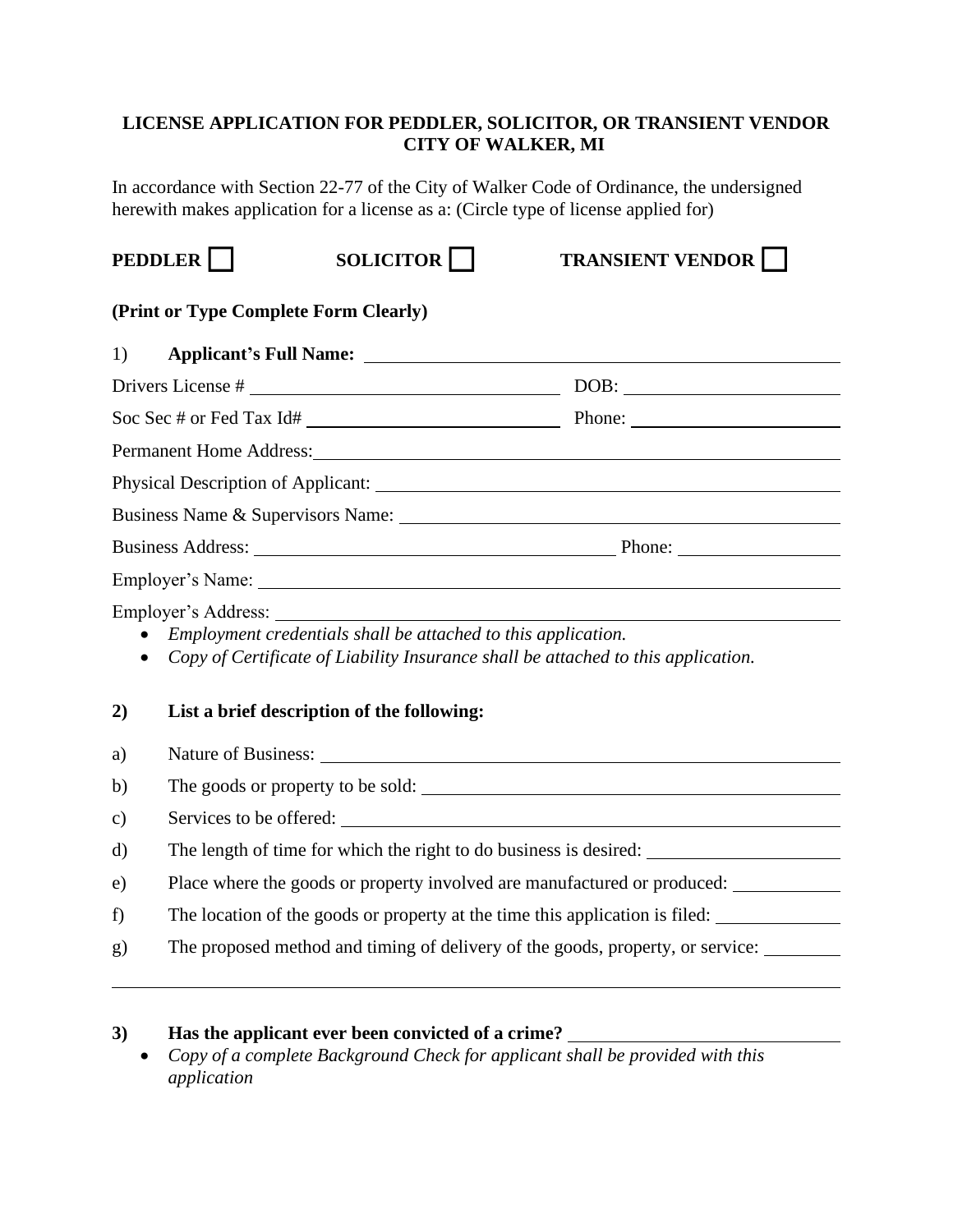#### **4) Does the applicant (or employer) owe any personal property taxes or other indebtedness to the City of Walker, generally and specifically that will be used in operation of the business?**

- *A copy of the applicant's (or employer's) Michigan sales tax license shall be provided by the applicant and shall be attached to this application.*
- *Federal Taxpayer Identification Number*
- *State Employer Identification Number*

### **5) All licenses shall be issued subject to the conditions set forth below. By signing this application, the applicant agrees to accept these conditions if the license is issued.**

- a. The applicant shall permit all reasonable inspection of the licensed activities by any properly identified public authority.
- b. The applicant accepts that the license may be suspended or revoked without prior notice or hearing as provided Section 22-80(c) of the Code of Ordinance.
- c. The applicant shall ascertain and at all times comply with all laws, ordinances, rules and regulations applicable to the licensed activities during the term of the license.
- d. The applicant shall not engage in the business of being a transient merchant at any time after the license has expired without having been renewed or reissued, at any time when the license is suspended or revoked or during any pending legal action to appeal the denial, suspension or revocation of the license.
- e. The applicant shall avoid all unfair trade practices as prohibited under the Michigan Consumer Protection Act (PA 1976, No. 331).
- f. The applicant shall comply with any other condition determined by the chief of police to be reasonably necessary to ensure that the applicant will serve the public in a fair, honest, safe and lawful manner.

I swear or affirm that to the best of my knowledge and ability, all the information provided on or in connection with this application is true and complete and that all information requested in connection with this application has been provided. I have read, understand, and agree with the provisions of the license and agree to be bound by all of its terms and conditions. And furthermore, I authorize the City to perform a complete reference and background check as the Police Department deems necessary. I authorize my previous supervisors and employers, to release information regarding me. I have shown proper identification and release from all liability and responsibility the Walker Police Department, the City of Walker, and any persons or employers thereof, in supplying such information.

Date Signature of applicant

Subscribed and sworn to before me this day of  $, 20$ 

Notary Public, Kent County, Michigan. My Commission Expires: